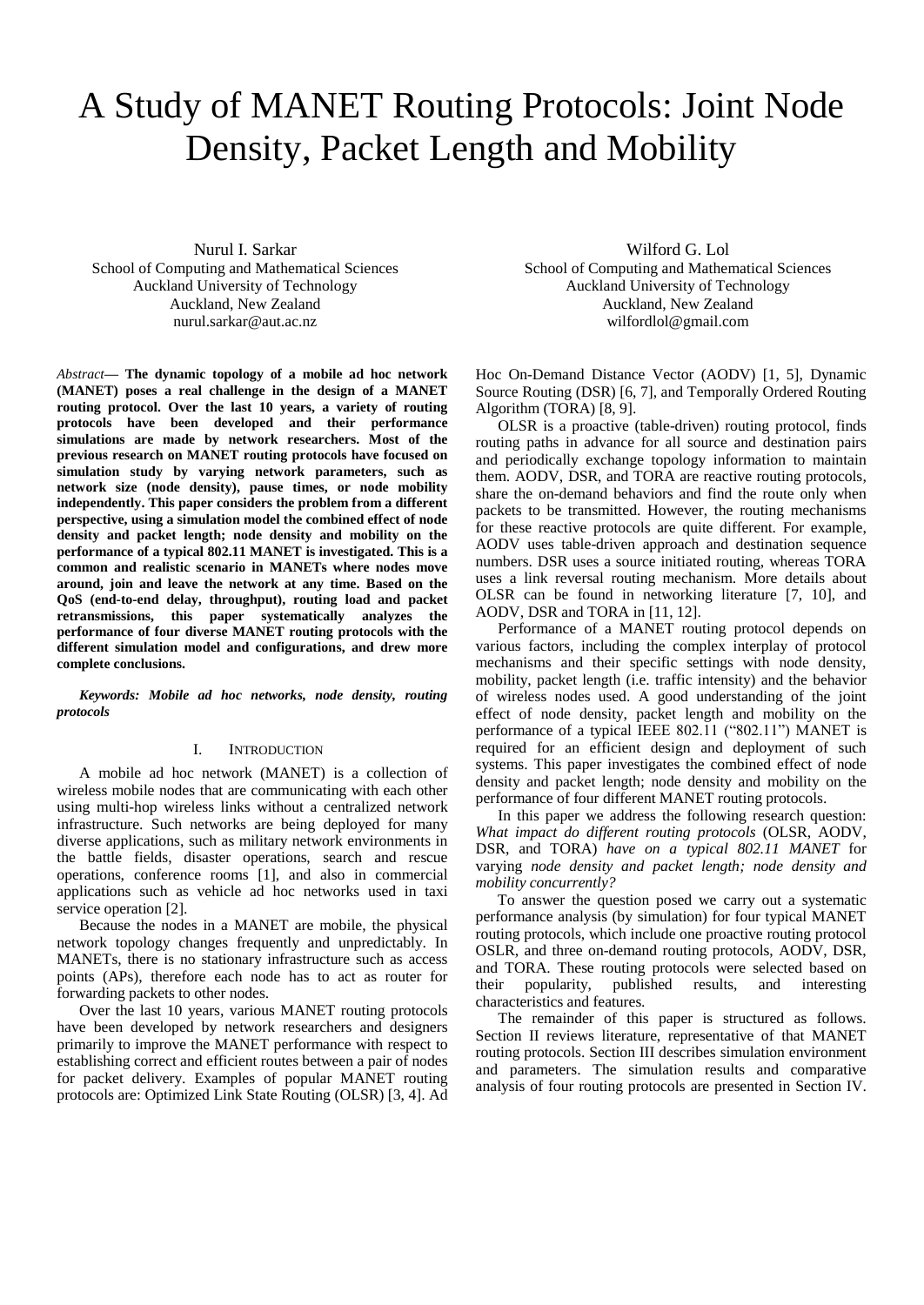The system implication is discussed in Section V and Section VI concludes the paper.

# II. LITERATURE REVIEW

To improve the performance of a typical MANET, various routing protocols have been proposed by many network researchers. For brevity only a selected set of literature that is indicative of the range of approaches used for improving and analyzing MANET routing performance is reported in this section.

Sjaugi et al. [13] proposed a route maintenance mechanism for DSR called DISTANCE. The key idea is to introduce a special node called "bridge node" into the source list for preventing link failures. Each node updates its location by piggybacking into packet header. By preventing link failure, the system improves packet sending ratios and delays.

Taing et al. [6] proposed an improved DSR called Modified DSR (MDSR). MDSR provides better delays and number of hop paths from source to destination than DSR. The idea is to select a shortest path for delay-sensitive traffic using larger power level. For delay insensitive traffic, MDSR uses smaller power level.

Lu et al. [14] developed a MANET routing protocol called Congestion Aware Distance Vector (CADV) to improve network performance in terms of packet delivery and routing load. CADV integrates congestion avoidance strategy into a proactive routing protocol such as Destination Sequence Distance Vector (DSDV).

Wei et al. [15] proposed a routing protocol called Power Control AODV (PC-AODV) to improve network throughput and power consumption. The idea is to establish a route with an appropriate data-rate link within the transmission range and to adjust the transmit power level.

Safa et al. [16] proposed a routing protocol called Heterogeneous AODV (HAODV), optimizes existing AODV to support routing in heterogeneous networks (e.g. Wi-Fi and Bluetooth nodes). HAODV determines an optimum route not only based on path with the lowest hop-count but also with the low traffic and high stability.

Bai et al. [17] developed a routing protocol called DOA (DSR over AODV), focusing on route maintenance. DOA implements two levels of route repair: intra-segment and intersegment. If a route fails, an intra-segment fixes it by using alternative routes within one segment.

Khamforoosh et al. [18] proposed another class of AODV called Centre base Distance Multi-path AODV (CDM-AODV). The idea is to choose two paths from the centre of the network. The reason being is that there is a reverse relationship between the distances of the node to the centre of network. When request packets are sent, replay packets have the information about the centre of network and distance between nodes.

In addition to the above proposals, earlier works on MANETs focused on routing performance comparison by extensive simulations. For example, Das *et al.* [19, 20] evaluated MANET routing protocols by simulation with varying nodes and pause times. Biao [21] examined the performance of DSDV, AODV, DSR and TORA by extensive simulations with increasing the number of nodes in MANETs.

The MANET routing approaches reviewed in this section are grouped into three main categories shown in Table I.

TABLE I. CATEGORIES OF ROUTING APPROACHES REVIEWED

| <b>Approaches</b>                                                                                  | <b>Example of routing protocols</b>                                       |
|----------------------------------------------------------------------------------------------------|---------------------------------------------------------------------------|
| Exchanging location information<br>by piggybacking.                                                | DISTANCE [13].                                                            |
| Selecting shortest path using<br>power level, adjusting transmit<br>power, and route optimization. | MDSR $[6]$ , PC-AODV $[15]$ ,<br>HAODV [16], DOA [22], CDM-<br>AODV [18]. |
| Implementing a congestion<br>avoidance strategy in DSDV.                                           | CADV $[14]$ .                                                             |

#### III. SIMULATION ENVIRONMENT AND PARAMETERS

#### *A. Modeling the network and simulation parameters*

We use OPNET Modeler 15.0 [23] to analyze the performance of OLSR, AODV, DSR and TORA. In the simulations we consider three network scenarios: (1) a small network with  $N \le 10$  nodes; (2) a medium sized network with  $10 > N \le 50$  nodes; and (3) a denser network with  $50 > N \le 100$ nodes. The mobile nodes are placed randomly within a 2000 m  $\times$  2000 m area. Radio propagation range for each node is 250 m and channel capacity is 11 Mbps. Each node moves in this area according to the random waypoint mobility model, with a speed of 20 to 30 m/s and no pause time, which means that nodes are always moving in the entire simulation period.

Tables II to VI list the parameter values used in the simulations. Each simulation run lasted for 900 seconds simulated time in which the first 10 seconds was the transient period. The observations collected during the transient period are not included in the final simulation results.

The four performance metrics, such as end-to-end packet delay, throughput, routing load and retransmission were used for performance study of OLSR, AODV, DSR, and TORA. The end-to-end packet delay is defined as the average time (measured in seconds) required in sending a packet from source to a destination. This includes buffering during route discovery, queuing at the interface queue, retransmission at the medium access control (MAC), propagation and packet transmission time. The throughput (measured in bps) is the average rate of successful packet delivery. The routing load is the number of routing control packets transmitted for each data packet delivered at the destination. The retransmission is defined as the resending attempts of packets which have been lost or damaged due to link failure.

TABLE II. GENERAL PARAMETERS USED IN SIMULATION.

| <b>Parameter</b>    | <b>Value</b>                           |
|---------------------|----------------------------------------|
| Simulation area     | $2000 \text{ m} \times 2000 \text{ m}$ |
| Node density        | 10, 50, 100 nodes                      |
| Packet length       | 1,000, 5,000 and 50,000 bytes          |
| Node mobility       | $5, 20, 30$ (m/s)                      |
| Mobility model      | Random waypoint with 0 pause time      |
| Wireless cards      | 802.11b (11 Mbps)                      |
| RTS/CTS             | <b>OFF</b>                             |
| Propagation range   | $250 \text{ m}$                        |
| Transmitter power   | 0.005 Watt                             |
| Traffic/application | <b>FTP</b>                             |
| Transport protocol  | <b>TCP</b>                             |
| Simulation duration | 900 seconds                            |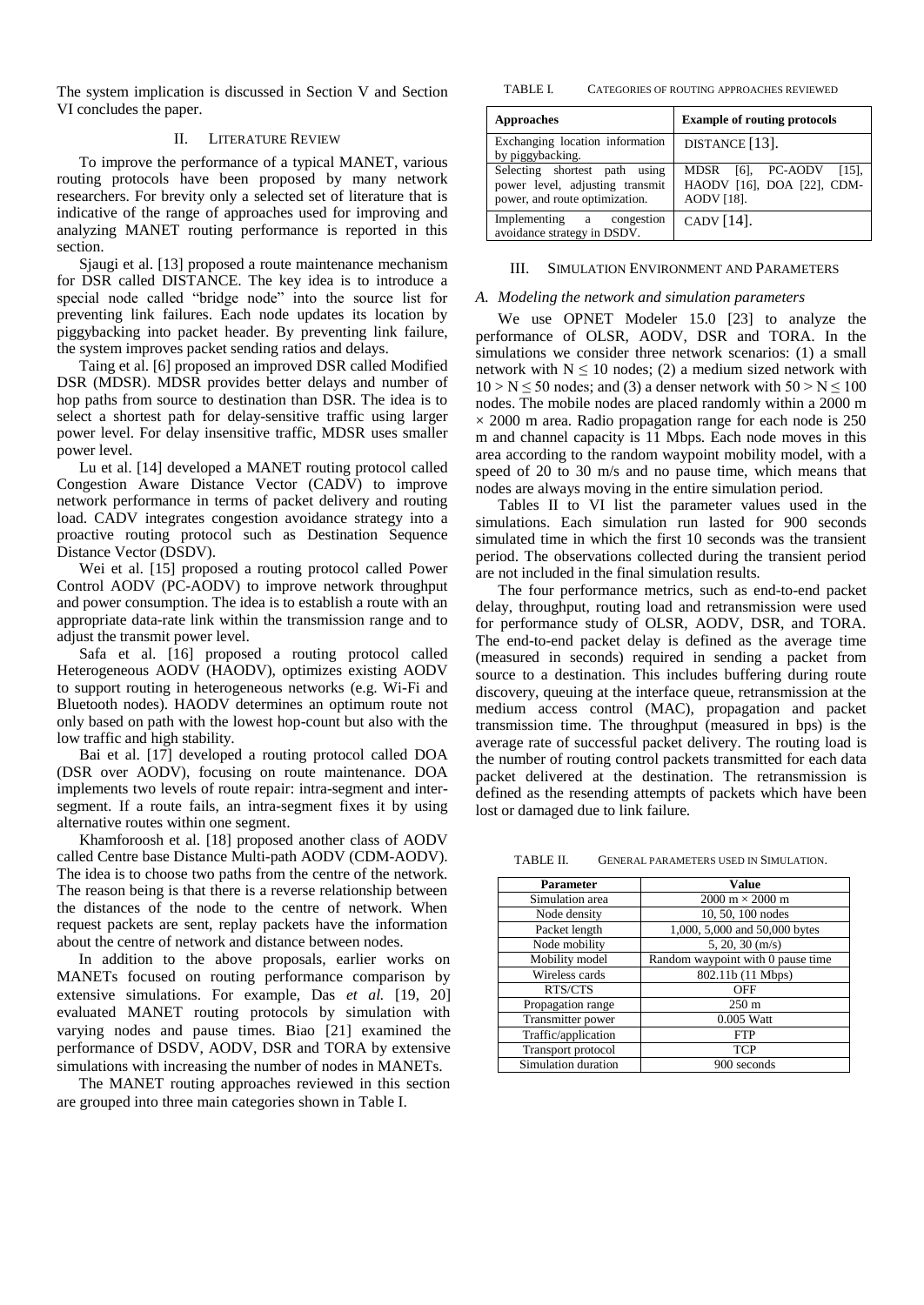TABLE III. OLSR PARAMETERS USED IN SIMULATION.

| <b>Parameter</b>    | <b>Value</b> |
|---------------------|--------------|
| Willingness         | default      |
| Hello interval      | 2 s          |
| <b>TC</b> Interval  | 5 s          |
| Neighbour hold time | 6 s          |
| Topology hold time  | ء 15         |

TABLE IV. AODV PARAMETERS USED IN SIMULATION.

| <b>Parameter</b>                        | Value               |
|-----------------------------------------|---------------------|
| Route request retries (route discovery) |                     |
| Route request rate                      | $10$ (packets/s)    |
| HELLO interval (uniform)                | Between 1 and 1.1 s |
| Route error rate                        | 10 packets/s        |
| Node traversal time                     | $0.04$ sec          |
| Timeout buffer                          |                     |
| Local repair                            | enabled             |

TABLE V. DSR PARAMETERS USED IN SIMULATION.

| <b>Parameter</b>                             | <b>Value</b> |
|----------------------------------------------|--------------|
| Request table size (nodes) (route discovery) | 64           |
| Max Request retransmission (route discovery) | 16           |
| Max request period (sec) route discovery     | 10           |
| Max buffer size for route maintenance        | 50 packets   |
| Maintenance hold time                        | 0.25 s       |
| Max maintenance retransmission               | っ            |
| Maintenance acknowledgement timer            | $0.5$ s      |
| Route replies using cached routes            | enabled      |
| Packet salving                               | enabled      |

TABLE VI. TORA PARAMETERS USED IN SIMULATION.

| <b>Parameter</b>                 | <b>Value</b>      |
|----------------------------------|-------------------|
| Mode of operation                | On-demand         |
| <b>OPT</b> transmission interval | $300$ sec         |
| IP Packet discard timeout        | 10 <sub>sec</sub> |
| Beacon period                    | 20 sec            |
| Max Beacon timer                 | 60 <sub>sec</sub> |
| Max tries (number of attempts)   | 3                 |

# *B. Model Validation*

A credible network simulator may produce invalid results if the simulation parameters are not correctly configured. Therefore, simulation model validation becomes an important part of any simulation study. The OPNET simulation model presented in this paper was verified in several ways. First, the detailed status information including mobility traces was observed throughout the simulation to verify the model. Second, we checked the level of network fragmentation for 10 nodes with 250 m transmission range distributed over a square of 2000 m  $\times$  2000 m. In addition, OPNET results were compared with the results obtained from ns-2 [24] and a good match between two sets of results further validated the simulation models.

# IV. RESULTS AND COMPARATIVE ANALYSIS

To investigate the combined effect of node density and packet length, and node density and mobility for OLSR, AODV, DSR, and TORA on an 802.11 MANET (RTS/CTS OFF), we consider three node density scenarios:  $N = 10, 50,$  and 100 nodes; and two node mobility scenarios: 20 and 30 m/s. The data packet length of 1,000, 5,000, and 50,000 bytes were used in the simulations. All simulation results report the network steady state and were obtained with a relative statistical error  $\leq 1\%$ , at 99% confidence level.

# *A. Joint effect of node density and packet length*

The combined effect of node density  $(N = 10, 50,$  and 100 nodes) and packet length (5,000, 50,000 bytes) on mean packet delay for OLSR, AODV, DSR, and TORA is illustrated in Fig. 1. The mean packet delay is higher for 50,000–byte packets than for 5,000–byte packets for DSR and AODV at both  $N = 50$  and 100 nodes, but not for OLSR and TORA. TORA achieves slightly lower packet delays under high traffic loads (50,000–byte packets) at  $N = 100$  nodes. Overall, OLSR achieved the lowest packet delays than the other three routing protocols examined at  $N = 100$  nodes.



Figure 1. Packet delay versus node density for packet lengths of 5,000 and 50, 000 bytes (node mobility: 5 m/s).

The combined effect of node density and packet length on network throughput for OLSR, AODV, DSR, and TORA is demonstrated in Fig. 2. The network throughput is higher for 50,000–byte packets than for 5,000–byte packets for DSR and TORA at  $N = 100$  nodes, but not for OLSR and AODV. TORA achieved the highest throughput than the other three routing protocols at  $N = 100$  nodes. Overall, the network throughput increases with the number of active nodes for all four routing protocols studied.



Figure 2. Throughput versus node density for packet lengths of 5,000 and 50, 000 bytes (node mobility: 5 m/s).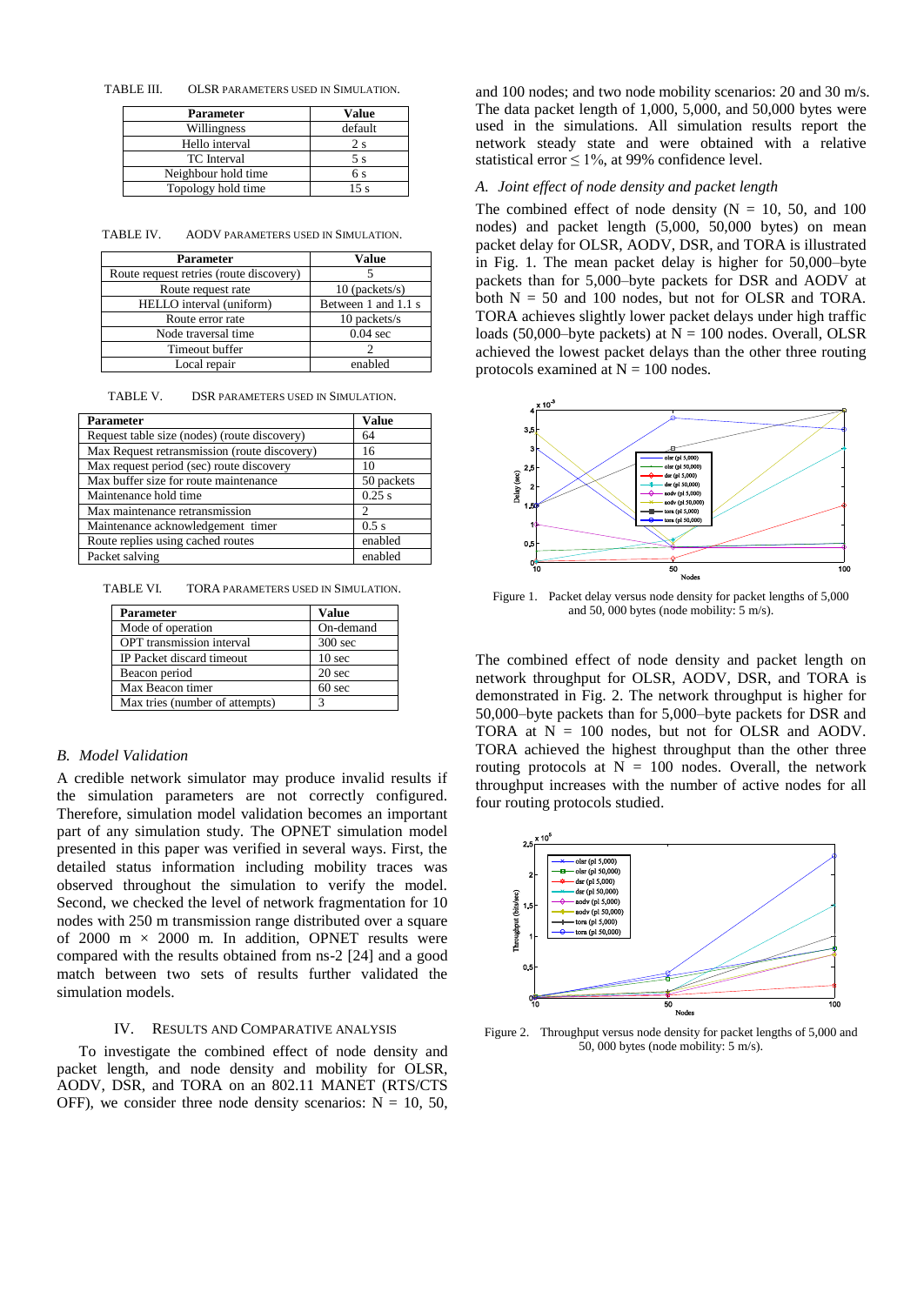The combined effect of node density and packet length on routing load for OLSR, AODV, DSR, and TORA is illustrated in Fig. 3. The routing load characteristics for all four routing protocols are similar to the network throughput performance discussed earlier (Fig. 2). OLSR maintains a low and consistent routing load at  $N = 100$  nodes.



Figure 3. Routing load versus node density for packet lengths of 5,000 and 50, 000 bytes (node mobility: 5 m/s).

The combined effect of node density and packet length on packet retransmission attempts for OLSR, AODV, DSR, and TORA is illustrated in Fig. 4. The packet retransmission is higher for 50,000–byte packets than for 5,000–byte packets for DSR and TORA at  $N = 100$  nodes, but not for OLSR and AODV. TORA has higher retransmission attempts than DSR for 50,000-byte packets at  $N = 100$  nodes. Another observation is that TORA has slightly lower packet retransmissions under high traffic loads at  $N = 50$  nodes.



Figure 4. Retransmission versus node density for packet lengths of 5,000 and 50, 000 bytes (node mobility: 5 m/s).

## *B. Joint effect of node density and mobility*

The combined effect of node density ( $N = 10$ , 50, and 100 nodes) and node mobility (20 and 30 m/s) on mean packet delay for OLSR, AODV, DSR, and TORA is illustrated in Fig. 5. The packet delay increases when the number of nodes increases from 50 to 100 for all routing protocols examined.

Of the four routing protocols, TORA has high packet delays especially for a large network with high mobility. OLSR achieves shorter delays because it is a kind of proactive routing protocol where each node maintains a routing table with possible destinations and the number of hops to each

destination. When a packet arrives at a node; it is either forwarded immediately or dropped off.

AODV uses the source-initiated approach in the route discovery process, but for route maintenance it uses tabledriven mechanism. AODV performs better (in terms of packet delays) than DSR when node mobility is high. Our findings are in close agreement with the work of other researchers [20].



Figure 5. Packet delay versus node density for mobility 20 and 30 m/s.

The combined effect of node density and node mobility on network throughput for OLSR, AODV, DSR, and TORA is illustrated in Fig. 6. The network throughput increases quickly for TORA, OLSR, and AODV with increased node density and mobility.

DSR on the other hand has difficulties in finding routes when both node density and mobility increase, throughput drops slightly for the node density fewer than 50 nodes. However, OLSR achieves slightly better throughput than the other reactive protocols (TORA, AODV, and DSR) for a small to medium sized network. This is because OLSR senses neighboring nodes to establish a connection and finds a valid route. AODV reacted in the same way as TORA; however the high node mobility reduces network throughputs. TORA offers better throughput for a large network with high mobility than AODV and DSR.



Figure 6. Throughput versus node density for mobility 20 and 30 m/s.

The combined effect of node density and node mobility on routing load for OLSR, AODV, DSR, and TORA is illustrated in Fig. 7. The routing load of a protocol can influence node's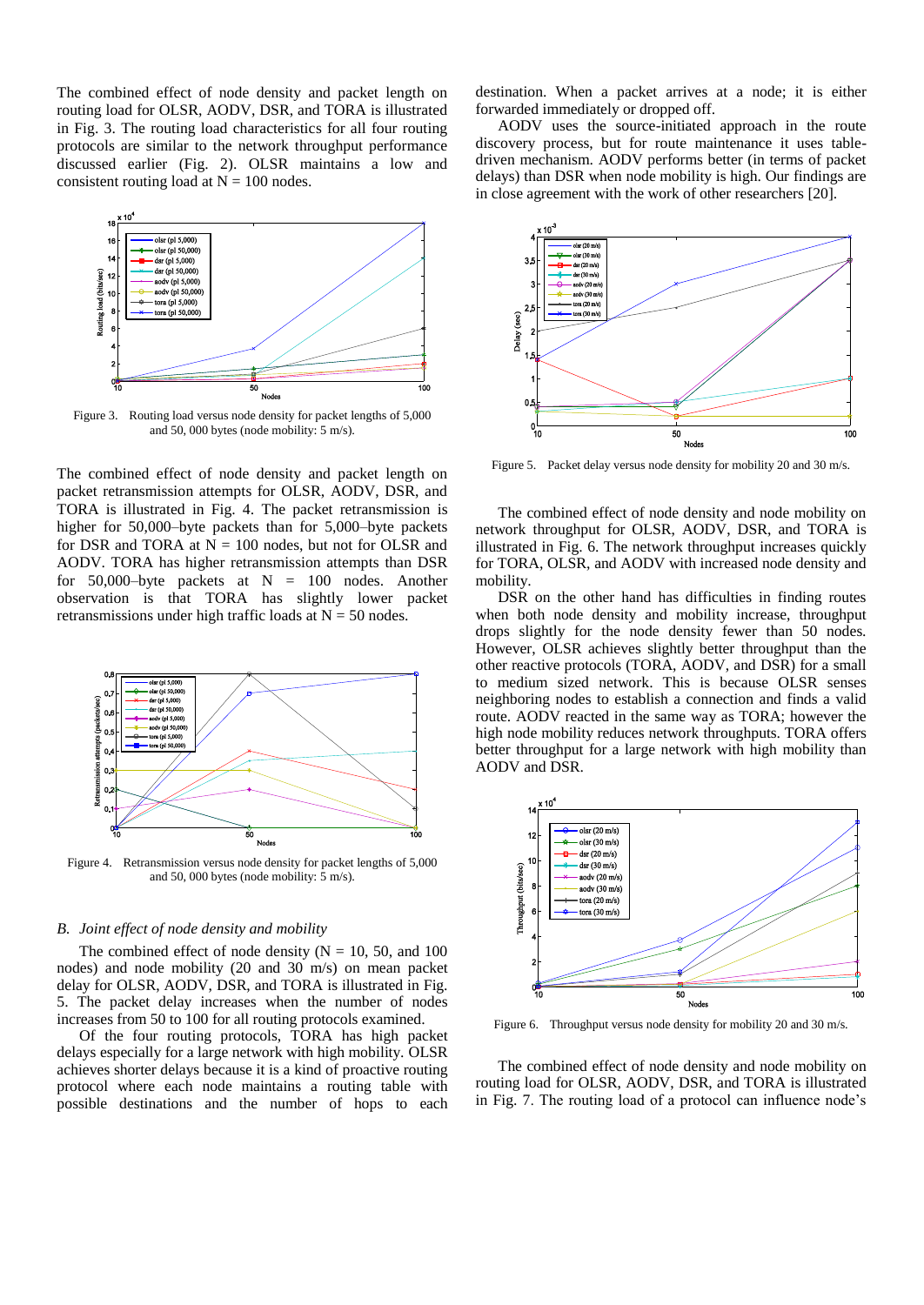efficiency of battery energy and scalability. The four routing protocols have different routing overhead. For example, OLSR has higher routing load than AODV, DSR, and TORA for node density fewer than 50 nodes. However, in the case of a large network (around 100 nodes), OLSR has slightly smaller routing load than TORA. DSR achieved the lightest routing load than other three routing protocols.



Figure 7. Routing load versus node density for mobility 20 and 30 m/s.

The combined effect of node density and mobility on packet retransmission attempts for OLSR, AODV, DSR, and TORA is demonstrated in Fig. 8. Of the four routing protocols, OLSR has the least packet retransmission attempts, whereas TORA has the highest retransmission rate for all network scenarios. However, AODV's packet retransmission rate is slightly lower than DSR especially for a large network with more than 50 nodes and high mobility.



Figure 8. Retransmission versus node density for mobility 20 and 30 m/s.

#### V. DISCUSSION AND PRACTICAL IMPLICATIONS

The results presented in Section IV provide some insight into the combined effect of node density, packet length and mobility for OSLR, AODV, DSR, and TORA on the performance of a typical 802.11 MANET. Empirical results show that the combined node density and mobility has a significant effect on network throughput and packet delays for all four routing protocols studied. However, the effect of packet length has minor effects on network throughput and packet delays specifically for selected routing protocols (Figs. 1 and 2).

For a network of up to 10 active nodes with low mobility, all four routing protocols performed well to a certain degree. However, as the number of nodes increases to 100, there is a significant variation in throughputs obtained by each of the four routing protocols. For example, both OLSR and TORA performed well (in terms of throughput) especially for a network with 50 to 100 nodes. TORA reacted favorably to node mobility; achieves better throughput with high mobility. AODV reacted in the same way as TORA; however, the high node mobility reduces its throughput. TORA's packet delay deteriorates with high node mobility.

From a practical networking point of view, a question may arise about the right routing protocol to use for a particular network scenario.

Table VII lists the six network scenarios and the corresponding MANET routing protocol to use for best system performance. For instance, for a denser network with  $N = 100$ nodes moving at high speed (30 m/s) under high traffic loads, TORA is the best routing protocol to use. For another scenario where a small network with fewer than 10 nodes moving at medium speed (20 m/s) under low loads, OLSR is the best routing protocol to use.

TABLE VII. NETWORK SCENARIOS AND THE BEST PROTOCOL TO USE.

| <b>Scenario</b>                                                 | <b>Best protocol to use</b> |  |
|-----------------------------------------------------------------|-----------------------------|--|
| Small network with low traffic and<br>1.                        | <b>OSLR, TORA</b>           |  |
| medium mobility                                                 |                             |  |
| 2. Small network with high traffic and                          | AODV, OLSR                  |  |
| high mobility                                                   |                             |  |
| Medium network with low traffic and<br>3.                       |                             |  |
| medium mobility                                                 |                             |  |
| 4. Medium network with high traffic and                         |                             |  |
| high mobility                                                   | TORA, OLSR                  |  |
| Large network with low traffic and<br>5.                        |                             |  |
| medium mobility                                                 |                             |  |
| Large network with high traffic and<br>6.                       | TORA, DSR                   |  |
| high mobility                                                   |                             |  |
| Network -> Small: 10 nodes; medium: 50 nodes; large: 100 nodes. |                             |  |
| Mobility -> medium: $20 \text{ m/s}$ ; high: $30 \text{ m/s}$   |                             |  |
| Low traffic -> Packet length: 1000 bytes; High traffic-> Packet |                             |  |
| length: $50,0000$ bytes.                                        |                             |  |

#### VI. CONCLUSIONS

The combined effect of node density, packet length and mobility for four routing protocols (OLSR, AODV, DSR, and TORA) on an 802.11 MANET is investigated in this paper. We developed OPNET-based simulation models to study the performance of OLSR, AODV, DSR, and TORA for small, medium and large (dense) network scenarios with varying packet length and node mobility.

Simulation results obtained show that node density and mobility has a significant impact on underlying routing protocols. None of the protocols investigated can offer an optimum routing solution under various network scenarios. For example, OLSR and DSR work well in a small network (fewer than 10 nodes) with low mobility. For a medium-sized network (around 50 nodes) with node mobility, OLSR and AODV offer better performance. In a large network with 100 nodes, TORA and OLSR can offer better performance.

To provide an optimum MANET routing solution, we are currently implementing an efficient MANET routing protocol in OPNET Modeler 15.0 and a future paper will report the projected performance.